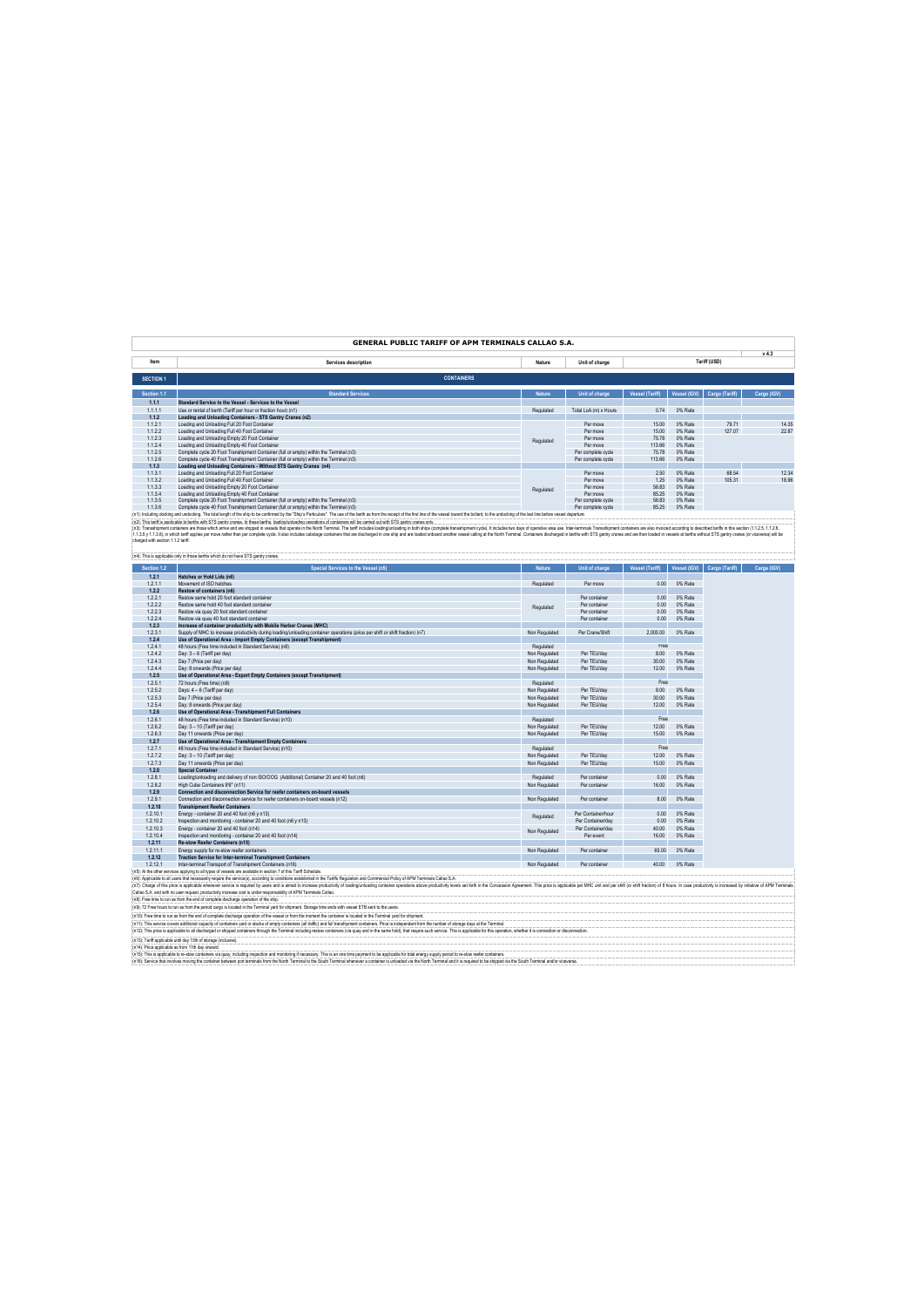| Section 1.3 | Special Service of Use of Operational Area (Port Terminal) - Services to the Cargo                                                                                                                                      | <b>Nature</b> | Unit of charge | <b>Vessel (Tariff)</b> | Vessel (IGV) | Cargo (Tariff) | Carga (IGV) |       |
|-------------|-------------------------------------------------------------------------------------------------------------------------------------------------------------------------------------------------------------------------|---------------|----------------|------------------------|--------------|----------------|-------------|-------|
| 1.3.1       | Use of Operational Area - Import Full Containers (except Transhipment) (n17)                                                                                                                                            |               |                |                        |              |                |             |       |
| 1.3.1.1     | 48 hours to import and/or discharge container (Free time included in Standard Service) (n18)                                                                                                                            | Regulated     |                |                        |              |                | Free        |       |
| 1.3.1.2     | Day: 3 - 6 (Tariff per day)                                                                                                                                                                                             |               | Per TFI I/day  |                        |              | 20.00          |             | 3.60  |
| 1.3.1.3     | Day 7 (Price per day) container 20 and 40 foot                                                                                                                                                                          |               | Por TEU        |                        |              | 70.00          |             | 12.60 |
| 1.3.1.4     | Days: 8 - 10 (Price per day)                                                                                                                                                                                            | Non Regulated | Per TEU/day    |                        |              | 30.00          |             | 5.40  |
| 1.3.1.5     | Days: 11 - 20 (Price per day)                                                                                                                                                                                           |               | Per TEU/day    |                        |              | 30.00          |             | 5.40  |
| 1.3.1.6     | Days: 21 - 28 (Price per day)                                                                                                                                                                                           |               | Per TEU/day    |                        |              | 30.00          |             | 5.40  |
| 1.3.1.7     | Day: 29 onwards (Price per day)                                                                                                                                                                                         |               | Per TEU/day    |                        |              | 30.00          |             | 5.40  |
| 1,3.2       | Use of Operational Area - Export Full Containers (except Transhipment) (n17)                                                                                                                                            |               |                |                        |              |                |             |       |
| 1.3.2.1     | 72 hours to export and/or loading container (Free time) (n19)                                                                                                                                                           | Regulated     |                |                        |              |                | Free        |       |
| 1.3.2.2     | Days: 4 - 6 (Tariff per day)                                                                                                                                                                                            |               | Per TEU/day    |                        |              | 20.00          |             | 3.60  |
| 1.3.2.3     | Day 7 (Price per day) container 20 and 40 foot                                                                                                                                                                          |               | Por TEU        |                        |              | 70.00          |             | 12.60 |
| 1.3.2.4     | Days: 8 - 10 (Price per day)                                                                                                                                                                                            | Non Regulated | Per TEU/day    |                        |              | 30.00          |             | 5.40  |
| 1.3.2.5     | Days: 11 - 20 (Price per day)                                                                                                                                                                                           |               | Per TEU/day    |                        |              | 30.00          |             | 5.40  |
| 1.3.2.6     | Days: 21 - 28 (Price per day)                                                                                                                                                                                           |               | Per TEU/day    |                        |              | 30.00          |             | 5.40  |
| 1.3.2.7     | Day: 29 onwards (Price per day)                                                                                                                                                                                         |               | Per TEU/day    |                        |              | 30.00          |             | 5.40  |
|             | (n17): Tariffs and prices set forth in sub-section 1.3.1 and 1.3.2 are applicable to those containers that have been discharged/loaded via the North Terminal as per conditions established in the Concession Contract. |               |                |                        |              |                |             |       |

.<br>[15]: Free time to run as from the end of complete cargo discharge operation of the vessel. Calculation of use of operational area starts from the date and hour of complete cargo discharge from vessel and finishes when c

.<br>19): Free time period is 72 hours which is calculated from the date the container is placed in the container yard for shipment. Calculation of use of operational area (storage) ends with vessel's Estimated Time of Berthi

| Section 1.4 | Temporary Depot Special Service - Services to the Cargo                                                                                                                                                                        | <b>Nature</b> | Unit of charge | <b>Vessel (Tariff)</b>                                            | Vessel (IGV)                                    | Cargo (Tariff)                                                       | Cargo (IGV) |
|-------------|--------------------------------------------------------------------------------------------------------------------------------------------------------------------------------------------------------------------------------|---------------|----------------|-------------------------------------------------------------------|-------------------------------------------------|----------------------------------------------------------------------|-------------|
| 1.4.1       | Temporary Depot Integrated Service for dry import containers (n20)                                                                                                                                                             |               |                |                                                                   |                                                 |                                                                      |             |
| 1.4.1.1     | 20' Container - Includes use of area until the 10th day                                                                                                                                                                        |               | Per container  |                                                                   |                                                 | 208.00                                                               | 37.44       |
| 1.4.1.2     | 40' Container - Includes use of area until the 10th day                                                                                                                                                                        |               | Per container  |                                                                   |                                                 | 275.00                                                               | 49.50       |
| 1.4.1.3     | Use of area during days 11 - 20 (Price per day) (n21)                                                                                                                                                                          | Non Regulated | Per TEU/day    |                                                                   |                                                 | 15.00                                                                | 2.70        |
| 1.4.1.4     | Use of area during days 21 - 28 (Price per day) (n21)                                                                                                                                                                          |               | Per TEU/day    |                                                                   |                                                 | 20.00                                                                | 3.60        |
| 1.4.1.5     | Use of area from 29th day onwards and other services (n21)                                                                                                                                                                     |               |                |                                                                   | See section 1.3.1.7 and others from section 1.5 |                                                                      |             |
| 1.4.2       | Temporary Depot Integrated Service for dry export containers (n22)                                                                                                                                                             |               |                |                                                                   |                                                 |                                                                      |             |
| 1.4.2.1     | 20' Container - Includes use of area until the 7th day                                                                                                                                                                         |               | Per container  |                                                                   |                                                 | 143.00                                                               | 25.74       |
| 1,4,2,2     | 40' Container - Includes use of area until the 7th day                                                                                                                                                                         | Non Regulated | Per container  |                                                                   |                                                 | 200.00                                                               | 36.00       |
| 1,4,2,3     | Use of area days 8 - 10 (Price per day) (n23)                                                                                                                                                                                  |               | Per TEU/day    |                                                                   |                                                 | 7.00                                                                 | 1.26        |
| 1,4,2,4     | Use of area days 11 - 20 (Price per day) (n23)                                                                                                                                                                                 |               | Per TEU/day    |                                                                   |                                                 | 9.00                                                                 | 1.62        |
| 1,4,2.5     | Use of area during days 21 - 28 (Price per day) (n23)                                                                                                                                                                          |               | Per TEU/day    |                                                                   |                                                 | 20.00                                                                | 3.60        |
| 1,4,2,6     | Use of area from 29th day onwards and other services (n23)                                                                                                                                                                     |               |                | See section 1.3.2.7 and others from section 1.5                   |                                                 |                                                                      |             |
| 1.4.3       | Temporary Depot integrated service for reefer import containers (n24)                                                                                                                                                          |               |                |                                                                   |                                                 |                                                                      |             |
| 1,4,3,1     | 20' Container - Includes use of area until the 7th                                                                                                                                                                             |               | Per container  |                                                                   |                                                 | 280.00                                                               | 50.40       |
| 1,4,3,2     | 40' Container - Includes use of area until the 7th                                                                                                                                                                             | Non Regulated | Per container  |                                                                   |                                                 | 345.00                                                               | 62.10       |
| 1,4,3,3     | Use of area during days 8 - 10 (Price per day) (n25)                                                                                                                                                                           |               | Per TEU/day    |                                                                   |                                                 | 10.00                                                                | 1.80        |
| 1,4,3,4     | Use of area from day 11 onwards and other services (n25)                                                                                                                                                                       |               |                |                                                                   |                                                 | See section 1.4.1.3. 1.4.1.4 and 1.3.1.7 and others from section 1.5 |             |
| 1.4.4       | Temporary Depot integrated service for reefer export containers (n26)                                                                                                                                                          |               |                |                                                                   |                                                 |                                                                      |             |
| 1,4,4.1     | 20' Container - Includes use of area until the 7th                                                                                                                                                                             |               | Per Container  |                                                                   |                                                 | 260.00                                                               | 46.80       |
| 1,4,4,2     | 40' Container - Includes use of area until the 7th                                                                                                                                                                             | Non Regulated | Per Container  |                                                                   |                                                 | 320.00                                                               | 57.60       |
| 1,4,4,3     | Use of area from day 8 onwards and other services (n27)                                                                                                                                                                        |               |                | See section 1.4.2.3 to 1.4.2.5, 1.3.2.7 and others of section 1.5 |                                                 |                                                                      |             |
|             | (n20): This shall be applicable whenever APM Terminals Callao S.A. has been nominated as Temporary Depot (3014). Service includes Cargo Portion of Standard Service, use of operational area until the 10th day, documentation |               |                |                                                                   |                                                 |                                                                      |             |

of complex any of the restant farmer in the substitute in whom for the complex of Frank operators are definite and a standard restand and terminal standard from the second of the standard for the complex of the substitute

contents and the content year of the Estimate The distribution in the content of the the state in the content of charge and teritorial and that the state of the state of the state of the content of the content of the conte .<br>(2) This shall be applicable whenever APM Terminals Callao S.A has been nominated as Temporary Depot (2014). Service includes Cargo Profon of Standard Service, use of operational area until the Thi day, documentation rev

indepediaty on the uniter detage day.<br>(iQt) This stall be applicable where with Terminis Calleo SA has been rominated as Temporary Depot (2014). Senito Hotel School StanderS Senito, used constitution area and the 7th day,

ension, during to a main the operator all real and an in a mainted in the dist of main including a main and the company including in the company in the change of Rhouse in the district in a main include that is a main incl

setion 1.5.24 appleable inspection admotration of the general assets for exchange the creations is the set in 5.1.1.5 as expectable in the more design and a strape day. each general is a mode can be able to a set a set of

emission (volante), customs transmission. Use of operational area is calculated from the date the container is placed in the container yard until the Estimated Time of Berthing (ETB) of the vessel. First two days (48 hours (n27): Price of section 1.4.2.3 is applicable to use of operational area from days 8 to 10 of Temporary Depot; price of section 1.4.2.4 is applicable for days 11 to 20; price of section 1.4.2.5 is applicable for days 21 to 28; and price of section 1.3.2.7 is applicable for days 29 onwards. Price of section 1.5.2.3. is applicable for energy supply for day 8th onwards and price of

| emission (volante), customs transmission. Use of operational area is calculated from the date the container is placed in the container yard until the Estimated Time of Berthing (ETB) of the vessel. First two days (48 hours |
|--------------------------------------------------------------------------------------------------------------------------------------------------------------------------------------------------------------------------------|
| in27t: Price of section 1.4.2.3 is applicable to use of operational area from days 8 to 10 of Temporary Depot: price of section 1.4.2.4 is applicable for days 11 to 20: price of section 1.4.2.5 is applicable for days 21 to |
|                                                                                                                                                                                                                                |

| (n27): Price of section 1.4.2.3 is applicable to use of operational area from days 8 to 10 of Temporary Depot; price of section 1.4.2.4 is applicable for days 11 to 20; price of section 1.4.2.5 is applicable for days 11 to |
|--------------------------------------------------------------------------------------------------------------------------------------------------------------------------------------------------------------------------------|
|                                                                                                                                                                                                                                |
|                                                                                                                                                                                                                                |
|                                                                                                                                                                                                                                |
|                                                                                                                                                                                                                                |
| isection 1.5.2.4 is applicable for inspection and monitoring for day 8th onwards as well. For the other services, the sections 1.5.1.1.5.3, 1.5.4 and 1.5.5, are applicable independently from the number of storage days.     |
|                                                                                                                                                                                                                                |
|                                                                                                                                                                                                                                |

| Section 1.5 | Other Special Services for Containers (Port Terminal & Tempory Depot) - Services to the Cargo                                                                                                   | <b>Nature</b> | Unit of charge     | Vessel (Tariff) | Vessel (IGV) | Cargo (Tariff) | Cargo (IGV) |
|-------------|-------------------------------------------------------------------------------------------------------------------------------------------------------------------------------------------------|---------------|--------------------|-----------------|--------------|----------------|-------------|
| 1.5.1       | Special Cargo                                                                                                                                                                                   |               |                    |                 |              |                |             |
| 1511        | Treatment of Hazardous cargo containers IMO class 1, class 5.2, class 6.2 and class 7                                                                                                           |               | Par TFU            |                 |              | 210.00         | 37.80       |
| 1512        | Treatment of Hazardous cargo IMO 9 (n28)                                                                                                                                                        |               | Par TFU            |                 |              | 102.00         | 18.36       |
| 1.5.1.3     | Treatment of Hazardous cargo other IMO classes                                                                                                                                                  | Non Regulated | Par TFU            |                 |              | 132.50         | 23.85       |
| 1.5.1.4     | Supply of special equipment for handling 20' containers with oversized cargo in the container vard                                                                                              |               | Container-Move     |                 |              | 150.00         | 27.00       |
| 1.5.1.5     | Sunnly of special equipment for bandling 40' containers with oversized cargo in the container vard                                                                                              |               | Container-Move     |                 |              | 250.00         | 45.00       |
| 1.5.1.6     | High Cube Containers 9'6" (n29)                                                                                                                                                                 |               | Container          |                 |              | 16.00          | 2.88        |
| 1.5.2       | <b>Reefer Container</b>                                                                                                                                                                         |               |                    |                 |              |                |             |
| 1.5.2.1     | Energy - 20' and 40' container (n30 and n31)                                                                                                                                                    | Regulated     | Per container/hour |                 |              | 0.00           | 0.00        |
| 1.5.2.2     | Inspection and monitoring - 20' and 40' container (n30 and n31)                                                                                                                                 |               | Per container/day  |                 |              | 0.00           | 0.00        |
| 1.5.2.3     | Energy - 20' and 40' container (Price per day or fraction day) (n32)                                                                                                                            | Non Regulated | Per container/day  |                 |              | 40.00          | 7.20        |
| 1.5.2.4     | Inspection and monitoring - 20" and 40" container (n32).                                                                                                                                        |               | Per event          |                 |              | 16.00          | 2.88        |
| 1.5.2.5     | Assembly and disassembly of clip system on reefer Gensets (n30)                                                                                                                                 | Regulated     | Per complete cycle |                 |              | 0.00           | 0.00        |
| 1.5.3       | Cargo Handling and horizontal movement operations                                                                                                                                               |               |                    |                 |              |                |             |
| 1.5.3.1     | Additional Movement to Standard Service in the terminal as per request of the user or authorities (n30)                                                                                         |               | Per Container      |                 |              | 0.00           | 0.00        |
| 1.5.3.2     | Cargo inspection with groups o gangs - 20' and 40' container (n30)                                                                                                                              | Regulated     | Per Container      |                 |              | 0.00           | 0.00        |
| 1.5.3.3     | Cargo inspection with forklifts - 20' and 40' container (n30)                                                                                                                                   |               | Per Container      |                 |              | 0.00           | 0.00        |
| 1534        | Consolidation/deconsolidation of dry containers                                                                                                                                                 |               | Per Container      |                 |              | 160.00         | 28.80       |
| 1.5.3.5     | Consolidation/deconsolidation of dry containers including Gate In/Gate Out of empty container                                                                                                   |               | Per Container      |                 |              | 210.00         | 37.80       |
| 1.5.3.6     | Consolidation/deconsolidation of reefer containers.                                                                                                                                             | Non Regulated | Per Container      |                 |              | 530.00         | 95.40       |
| 1.5.3.7     | Consolidation/deconsolidation of reefer containers including Gate In/Gate Out of empty containers                                                                                               |               | Per Container      |                 |              | 580.00         | 104.40      |
| 1.5.3.8     | Consolidation/deconsolidation of containers with Mobile Harbour Cranes (Price per shift or fraction shift) (n33)                                                                                |               | Per shift          |                 |              | 1.100.00       | 198.00      |
| 1.5.4       | Other Services                                                                                                                                                                                  |               |                    |                 |              |                |             |
| 1.5.4.1     | Breakdown as per instructions of freight forward agent (n34)                                                                                                                                    |               | Per R/I            |                 |              | 23.00          | 4 14        |
| 1.5.4.2     | Bill of lading breakdown (n34)                                                                                                                                                                  |               | Per breakdown      |                 |              | 23.00          | 4.14        |
| 1.5.4.3     | Sweeping of empty container                                                                                                                                                                     |               | Per container      |                 |              | 6.00           | 1.08        |
| 1.5.4.4     | Simple cleaning of container                                                                                                                                                                    |               | Per container      |                 |              | 24.00          | 4.32        |
| 1.5.4.5     | Chemical cleaning of container                                                                                                                                                                  | Non Regulated | Per container      |                 |              | 48.00          | 8.64        |
| 1.5.4.6     | Container renair                                                                                                                                                                                |               | Per Activity       |                 |              |                | Per quote   |
| 1.5.4.7     | Seal placement services                                                                                                                                                                         |               | Per seal           |                 |              | 12.00          | 2.16        |
| 1.5.4.8     | Labels Placing or Removal Services (n35)                                                                                                                                                        |               | Per container      |                 |              | 9.00           | 1.62        |
| 1.5.4.9     | Additional weighing of containers (n36)                                                                                                                                                         |               | Per container      |                 |              | 90.00          | 16.20       |
| 1.5.5       | <b>Depot for Empty Containers</b>                                                                                                                                                               |               |                    |                 |              |                |             |
| 1.5.5.1     | Gate In (n37)                                                                                                                                                                                   | Non Regulated | Per container      |                 |              | 125.00         | 22.50       |
| 1.5.5.2     | Gate Out (n37)                                                                                                                                                                                  |               | Per container      |                 |              | 85.00          | 15.30       |
|             | (n28): In the event of Fishmeal - IMO class 9 previously declared as such in the Container Announcement List (CAL) for shipping as per procedures - applicable tariff shall be USD 8.5 per TEU. |               |                    |                 |              |                |             |

(n26): In the went of Fishmeal - MO dass 9 previously declared such in the Container Amouncement List (CAL) for shipping as per procedures - applicable tarifit shall be USD 8.5 per TEU.<br>(n29): This service covers additiona

(n3)), paid about be a face and reader reader reader in the state of the state of the Technology and the Technology of a compart of the metallous controller than the metallous controller thanks and the state of the metallo

(nS). Respecte labe and a published and a statement and the member of the content of the propertion, plang of label and label and any of state of the plane and and the state of the state of the state of the state of the st from trucks or the transport unit of the consignee (or representative) and the consolidation of the cargo or its placement inside the container (flat rack or another). This is subject to Mobile Harbour Cranes' availability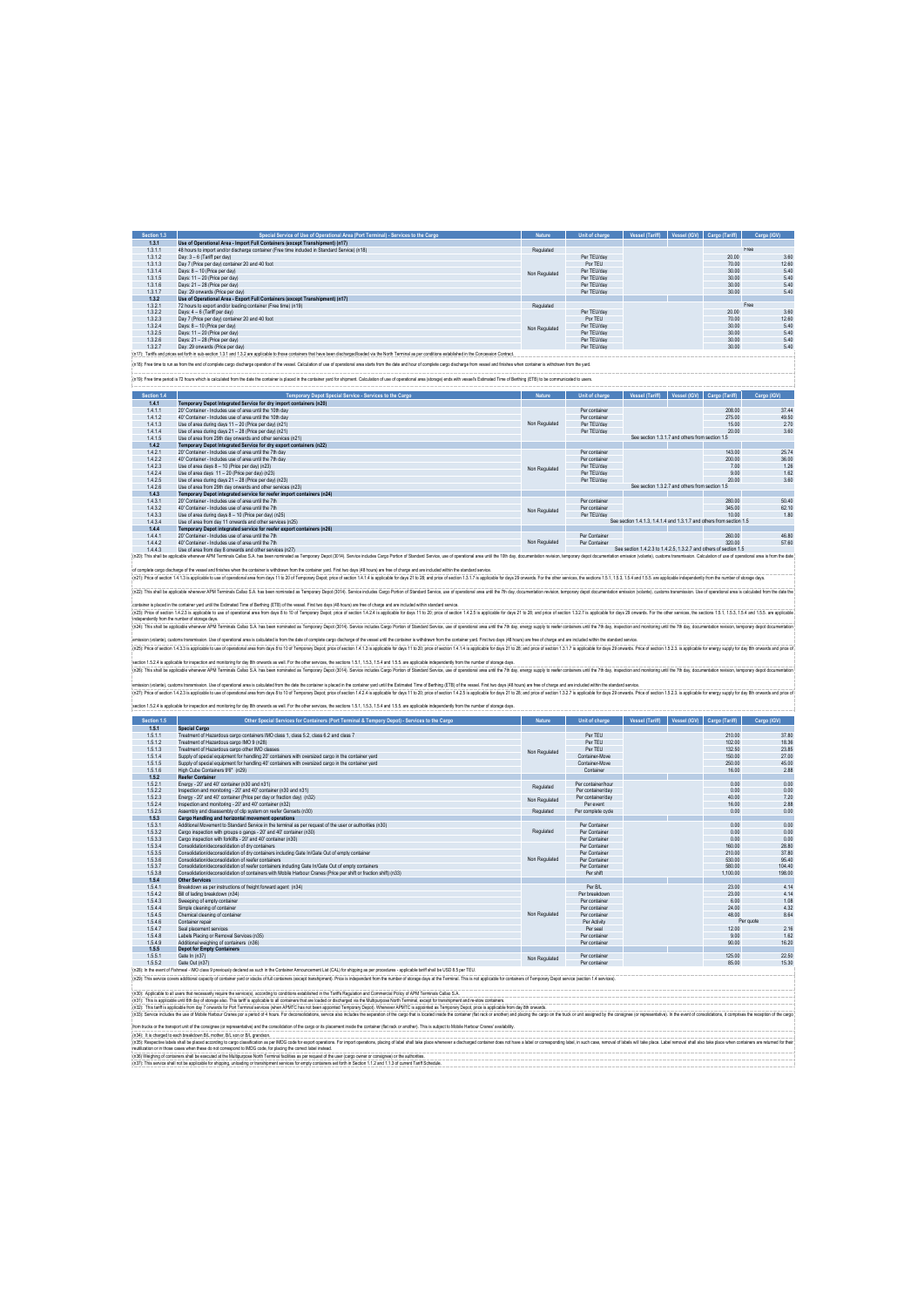| <b>SECTION 2</b>     | <b>BREAK BULK CARGO SERVICES</b>                                                                                                                                                                                                                                                                                                                                                                                                                      |               |                                   |                                                                                |                                        |                             |                                 |
|----------------------|-------------------------------------------------------------------------------------------------------------------------------------------------------------------------------------------------------------------------------------------------------------------------------------------------------------------------------------------------------------------------------------------------------------------------------------------------------|---------------|-----------------------------------|--------------------------------------------------------------------------------|----------------------------------------|-----------------------------|---------------------------------|
| Section 2.           | <b>Standard Service</b>                                                                                                                                                                                                                                                                                                                                                                                                                               |               | Unit of charge                    | <b>Vessel (Tariff)</b>                                                         | Vessel (IGV)                           |                             |                                 |
| 2.1.1<br>2111        | Standard Service to the Vessel - Services to the Vessel<br>Use or rental of berth (Tariff per hour or fraction hour) (n1)                                                                                                                                                                                                                                                                                                                             | Regulated     | Total LoA (m) x Hours             | 0.74                                                                           | 0% Rate                                |                             |                                 |
| 2.1.2                | <b>Standard Service to Break Bulk Cargo</b>                                                                                                                                                                                                                                                                                                                                                                                                           |               |                                   |                                                                                |                                        |                             |                                 |
| 2.1.2.1              | Loading and Unloading of Break Bulk cargo (n38)<br>(n38): Vessel portion of this tariff includes transference of the cargo from vessel to the quay, lashing/unlashing and tally. Payment of Vessel portion will be accidable to this shipping inte or cargo consignee, upon condi                                                                                                                                                                     | Requlated     | Per Ton                           |                                                                                | 2.50 0% Rate                           | 5.39                        | 0.97                            |
| : tarift             |                                                                                                                                                                                                                                                                                                                                                                                                                                                       |               |                                   |                                                                                |                                        |                             |                                 |
| Section 2.2<br>2.2.1 | Special Services - Services to the Vessel (n5)<br>Hatches or Hold Lids (n6)                                                                                                                                                                                                                                                                                                                                                                           | Nature        | Unit of charge                    | Vessel (Tariff) Vessel (IGV)                                                   |                                        | Cargo (Tariff)              | Carga (IGV                      |
| 2.2.1.1              | Movement of ISO hatches                                                                                                                                                                                                                                                                                                                                                                                                                               | Regulated     | Per move                          | 0.00                                                                           | 0% Rate                                |                             |                                 |
| 2.2.2<br>2.2.2.1     | Re-stow of Break Bulk Cargo<br>Re-stow via vessel                                                                                                                                                                                                                                                                                                                                                                                                     |               | Per ton                           | 3.26                                                                           | 0% Rate                                |                             |                                 |
| 2.2.2.2<br>2.2.3     | Re-stow via quav (n39)<br><b>Transhipment of Break Bulk cargo</b>                                                                                                                                                                                                                                                                                                                                                                                     | Regulated     | Per ton                           | 4.18                                                                           | 0% Rate                                |                             |                                 |
| 2.2.3.1              | Transhipment of Break Bulk cargo - Complete cycle (n40)                                                                                                                                                                                                                                                                                                                                                                                               | Non Regulated | Per ton                           | 17.40                                                                          | 0% Rate                                |                             |                                 |
|                      | (n39): This is applicable to the cargo that is re-stowed in the same hold (level) or in another hold (level) of the vessel which in both cases cargo requires to be temporarily transferred to the quay<br>(n40): Price of service includes 3 free days of storage which applies after completion of cargo discharge operation of the vesse                                                                                                           |               |                                   |                                                                                |                                        |                             |                                 |
| Section 2.3          | Special Service of Use of Operational Area (Port Terminal) - Services to the Cargo                                                                                                                                                                                                                                                                                                                                                                    |               |                                   | Unit of charge   Vessel (Tariff)   Vessel (IGV)   Cargo (Tariff)   Carga (IGV) |                                        |                             |                                 |
| 2.3.1                | Use of Operational Area - All traffic                                                                                                                                                                                                                                                                                                                                                                                                                 |               |                                   |                                                                                |                                        |                             |                                 |
| 2.3.1.1<br>2.3.1.2   | Davs: 1 - 3 (Free time - included in Standard Service)<br>Davs: 4 - 10 (Tariff for whole period or fraction period)                                                                                                                                                                                                                                                                                                                                   | Regulated     | Per ton                           |                                                                                |                                        | 22.11                       | 3.98                            |
| 2.3.1.3              | Days: 11 - 20 (Tariff per day or fraction day)                                                                                                                                                                                                                                                                                                                                                                                                        | Non Regulated | Per ton/day                       |                                                                                |                                        | 2.50                        | 0.45                            |
| 2.3.1.4              | Days: 21 - onwards (Tariff per day or fraction day)                                                                                                                                                                                                                                                                                                                                                                                                   |               | Per ton/day                       |                                                                                |                                        | 4.00                        | 0.72                            |
| Section 2.4<br>2.4.1 | Special Service of Temporary Depot - Services to the Cargo<br>Temporary Depot Integrated Service - All traffic (n41)                                                                                                                                                                                                                                                                                                                                  | Nature        | Unit of charge                    | Vessel (Tariff) Vessel (IGV) Cargo (Tariff)                                    |                                        |                             | Carga (IGV)                     |
| 2.4.1.1              | Break Bulk Cargo - Includes use of operational area until day 10                                                                                                                                                                                                                                                                                                                                                                                      |               | Por ton                           |                                                                                |                                        | 25.00                       | 4.50                            |
| 2.4.1.2<br>2.4.1.3   | Use of operational area from davs 11 - 20 (Price per dav of dav fraction)<br>Use of operational area from day 21 onwards and other services (n42)                                                                                                                                                                                                                                                                                                     | Non Regulated | Per ton/day                       |                                                                                | See section 2.3.1.4 and 2.5.2 to 2.5.4 | 1.50                        | 0.27                            |
|                      | (n41): This is applicable whenever APM Terminals Callao S.A. is appointed as Temporary Depot (code 3014) after cargo has been previously coordinated and accepted by APMTC (Subject to space availability). It includes the St<br>emission (volante) and transmission to Customs. First three calendar days are free of charge and are part of the Standard Service.                                                                                  |               |                                   |                                                                                |                                        |                             |                                 |
|                      | (n42): Price of section 2.3.1.4. is applicable for use of operational area of Temporary Depot service from day 21 and onwards. For the other services, tariffs and prices of sections from 2.5.2 to 2.5.4 are applicable indep                                                                                                                                                                                                                        |               |                                   |                                                                                |                                        |                             |                                 |
|                      |                                                                                                                                                                                                                                                                                                                                                                                                                                                       |               |                                   |                                                                                |                                        |                             |                                 |
| Section 2.5          | Other Special Services to Break Bulk Cargo (Port Terminal & Temporary Depot) - Services to the Cargo                                                                                                                                                                                                                                                                                                                                                  | Nature        | Unit of charge                    | <b>Vessel (Tariff)</b>                                                         | <b>Vessel (IGV)</b>                    | Cargo (Tariff)              | Cargo (IGV)                     |
| 2.5.1<br>2.5.1.1     | Use of Simple Depot - All traffic (n43)<br>Days: 1 - 30 (Price per month or fraction month)                                                                                                                                                                                                                                                                                                                                                           | Non Regulated | Per m2                            |                                                                                |                                        | 10.50                       | 1.89                            |
| 2.5.2                | <b>Special Cargo</b>                                                                                                                                                                                                                                                                                                                                                                                                                                  |               |                                   |                                                                                |                                        |                             |                                 |
| 2.5.2.1<br>2.5.2.2   | Loading/Unloading of project cargo without mobile harbor crane (n44)<br>Loading/Unloading of project cargo with mobile harbor crane (n44)                                                                                                                                                                                                                                                                                                             |               | Per ton or m3<br>Per ton or m3    |                                                                                |                                        | 13.08<br>13.89              | 2.35<br>2.50                    |
| 2.5.2.3<br>2.5.2.4   | Soecial treatment to hazardous cargo using equipment and additional personnel - direct treatment (n45)                                                                                                                                                                                                                                                                                                                                                | Regulated     | Per ton                           |                                                                                |                                        | 11.07                       | 1.99                            |
| 2.5.3                | Special treatment to hazardous cargo using equipment and additional personnel - indirect treatment (n45)<br>Cargo Handling and horizontal movement operations                                                                                                                                                                                                                                                                                         |               | Per ton                           |                                                                                |                                        | 18.98                       | 3.42                            |
| 2.5.3.1<br>2.5.3.2   | Additional Movement as per request of the user or competent authority<br>Handling for registry of break bulk cargo (n46)                                                                                                                                                                                                                                                                                                                              |               | Per ton<br>Per ton                |                                                                                |                                        | 3.50<br>3.50                | 0.63<br>0.63                    |
| 2.5.3.3              | Deconsolidation/Consolidation of break bulk cargo with MAFIs (n47)                                                                                                                                                                                                                                                                                                                                                                                    | Non Regulated | Per MAFI                          |                                                                                |                                        | 250.00                      | 45.00                           |
| 2.5.3.4<br>2535      | Desconsolidation/Consolidation of Break Bulk cargo in MAFI's with Mobile Harbour Cranes (Price per shift or fraction shift) (n48)<br>Deconsolidation/Consolidation of MAFIs (n49)                                                                                                                                                                                                                                                                     |               | Per Shift<br>Per MAFI             | 75.00                                                                          | 13.50                                  | 1,100.00                    | 198.00                          |
| 2.5.4<br>2541        | Other services<br>Additional weighing (This does not include extra movement)                                                                                                                                                                                                                                                                                                                                                                          | Non Regulated | <b>Per truck</b>                  |                                                                                |                                        | 21.00                       | 378                             |
| 2.5.5                | Productivity increase for loading and unloading operations (n50).                                                                                                                                                                                                                                                                                                                                                                                     |               |                                   |                                                                                |                                        |                             |                                 |
| 2551<br>2552         | Productivity higher or equal to 305 tops hour<br>Productivity higher or equal to 406 tons-hour                                                                                                                                                                                                                                                                                                                                                        | Regulated     | Per ton<br>Per ton                |                                                                                |                                        | 8.41<br>8.90                | 1.51<br>1.60                    |
| 2553                 | Productivity higher or equal to 610 tons-hour<br>(n43): This service relers to receiving Break Bulk cargo, placing it in a designated area and storaging it for a period agreed by the exporter or importer and APM Terminals Callao S.A. This is applicable for Break Bulk car                                                                                                                                                                       |               | Per ton                           |                                                                                |                                        | 9.84                        | 1.77                            |
|                      |                                                                                                                                                                                                                                                                                                                                                                                                                                                       |               |                                   |                                                                                |                                        |                             |                                 |
|                      | stored as Break Bulk. Standard service shall not be provided to Break Bulk cargo in this case. Tariff for this service is applicable as Simple Depot only. Space is subject to availability<br>(n44): This is applicable to all cargo that cannot be transferred by its own means, weighing over 35 tons or being over 50 m3 per unit. The unit of charge shall be applicable to the larger measure between tonnage and dimen                         |               |                                   |                                                                                |                                        |                             |                                 |
|                      | (n45). Taiff corresponds to loading and unicoding operations of hazardous break bulk cargo (IMC) whenever additional equipment and/or personnel is to be provided as per Port Authority regulation or upon request of the user                                                                                                                                                                                                                        |               |                                   |                                                                                |                                        |                             |                                 |
|                      | provided, then Standard Service tariff to break bulk cargo shall be applicable. Under direct treatment, import hazardous cargo is to be delivered to the user in the berth (next to the ship) immediately after being discharg                                                                                                                                                                                                                        |               |                                   |                                                                                |                                        |                             |                                 |
|                      | (n46): This refers to handling of cargo using forklifts and/or gangs for the registry or inspection of cargo. This service shall be provided upon request of the user (cargo owner or consignee) or the authorities<br>(n47): Price is applicable for special treatment to break bulk cargo in the storage yard in order to separate/dispatch/unload or place/bad break bulk cargo from metalic platforms (called MAFI trailers). This is invoiced to |               |                                   |                                                                                |                                        |                             |                                 |
|                      | (n48): Service includes the use of Mobile Harbour Cranes, for special treatment of Break Bulk cargo at the operational area, for the period of four (04) hours in order to separate/withdraw/discharge and place/bask bulk car                                                                                                                                                                                                                        |               |                                   |                                                                                |                                        |                             |                                 |
|                      | Harbour Cranes are required for less than four-hour (4) periods. This is subject to Mobile Harbour Cranes' availability.<br>(n49): This is applicable for assembly/placing or disassembly/separating of MAFIs for its delivery to the shipping line. This is invoiced to shipping lines.                                                                                                                                                              |               |                                   |                                                                                |                                        |                             |                                 |
|                      | (nSI). Price is applicable whenever such service is required by the user and is aimed to increase the productivity for basiling and unicading operations of break bulk cargo above the productivity levels est forth in the Co                                                                                                                                                                                                                        |               |                                   |                                                                                |                                        |                             |                                 |
|                      | detailed in the maritime shipping agreement. If productivity is increased by decision of APM Terminals Callao S.A. without the user request, no charge will be applicable to the user.                                                                                                                                                                                                                                                                |               |                                   |                                                                                |                                        |                             |                                 |
|                      |                                                                                                                                                                                                                                                                                                                                                                                                                                                       |               |                                   |                                                                                |                                        |                             |                                 |
| <b>SECTION 3</b>     | <b>RO-RO CARGO SERVICES</b>                                                                                                                                                                                                                                                                                                                                                                                                                           |               |                                   |                                                                                |                                        |                             |                                 |
| Section 3.1          | <b>Standard Service</b>                                                                                                                                                                                                                                                                                                                                                                                                                               | Nature        | Unit of charge                    | Vessel (Tariff)                                                                |                                        | Vessel (IGV) Cargo (Tariff) | Carga (IGV)                     |
| 3.1.1<br>3.1.1.1     | Standard Service to the Vessel - Services to the Vessel<br>Use or rental of berth (Tariff per hour or fraction hour) (n1)                                                                                                                                                                                                                                                                                                                             | Regulated     | Total LoA (m) x Hours             | 0.74                                                                           | 0% Rate                                |                             |                                 |
| 3.1.2                | Standard Service to Ro-Ro Cargo                                                                                                                                                                                                                                                                                                                                                                                                                       |               |                                   |                                                                                |                                        |                             |                                 |
| 3.1.2.1              | Loading or Unloading of Ro-Ro Cargo (n51)<br>(n51): Vessel portion of this tariff will be charged to the Shipping line (or representative), unless maritime shipping contract indicates otherwise. If Vessel portion of this tariff is charged to the cargo consignee, then                                                                                                                                                                           | Regulated     | Per ton                           | 3.50                                                                           | 0% Rate                                | 26.49                       | 4.77                            |
|                      |                                                                                                                                                                                                                                                                                                                                                                                                                                                       |               |                                   |                                                                                |                                        |                             |                                 |
| Section 3.2<br>3.2.1 | <b>Special Services - Services to the Vest</b><br>Re-stow of Ro-Ro cargo                                                                                                                                                                                                                                                                                                                                                                              | Nature        | Unit of charge                    | Vessel (Tariff) Vessel (IGV)                                                   |                                        | Cargo (Tariff)              | Carga (IGV)                     |
| 3.2.1.1              | Re-stow via vesse                                                                                                                                                                                                                                                                                                                                                                                                                                     | Regulated     | Per ton                           | 3.00                                                                           | 0% Rate                                |                             |                                 |
| 3.2.1.2<br>3.2.2     | Re-stow via quay (n52)<br>Transhipment of Ro-Ro cargo                                                                                                                                                                                                                                                                                                                                                                                                 |               | Per ton                           | 5.25                                                                           | 0% Rate                                |                             |                                 |
| 3.2.2.1              | Transhipment of Ro-Ro cargo - Complete cycle (n53)                                                                                                                                                                                                                                                                                                                                                                                                    | Non Regulated | Per ton                           | 61.90                                                                          | 0% Rate                                |                             |                                 |
|                      | (n52): This is applicable to the cargo that is re-stowed in the same hold (level) or in another hold (level) of the vessel which in both cases cargo requires to be temporarily transferred to the quay<br>(n53): Price of service includes 3 free days of storage which applies after completion of cargo discharge operation of the yesse                                                                                                           |               |                                   |                                                                                |                                        |                             |                                 |
| Section 3.3          | Special Service of Use of Operational Area (Port Terminal) - Services to the Cargo                                                                                                                                                                                                                                                                                                                                                                    | Nature        | <b>Unit of charge</b>             | Vessel (Tariff) Vessel (IGV) Cargo (Tariff)                                    |                                        |                             | Carga (IGV)                     |
| 3.3.1<br>3.3.1.1     | Use of Operational Area - All traffic (n54)                                                                                                                                                                                                                                                                                                                                                                                                           | Regulated     |                                   |                                                                                |                                        |                             | Free                            |
| 3.3.1.2              | Davs: 1 - 3 (Free time - included in Standard Service)<br>Days: 4 - 10 (Price for total period or fraction period)                                                                                                                                                                                                                                                                                                                                    | Non Regulated | Per ton                           |                                                                                |                                        | 40.00                       |                                 |
| 3.3.1.3              | Days: 11 - onwards (Price per day or fraction day)<br>(n54): Prices of this section are applicable to all types of vehicle and machinery.                                                                                                                                                                                                                                                                                                             |               |                                   |                                                                                |                                        | 15.00                       | 2.70                            |
| Section 3.4          |                                                                                                                                                                                                                                                                                                                                                                                                                                                       |               | Unit of charge                    |                                                                                |                                        |                             | Carga (IGV)                     |
| 3.4.1                | Special Service of Temporary Depot - Services to the Carg<br>Temporary Depot Integrated Service - All traffic (n55)                                                                                                                                                                                                                                                                                                                                   |               |                                   | Vessel (Tariff) Vessel (IGV) Cargo (Tariff)                                    |                                        |                             |                                 |
| 3.4.1.1<br>3.4.1.2   | Ro-Ro cargo in general - Includes use of operational area until day 10<br>Use of operational area from day 11 onwards (Price per day or fraction day)                                                                                                                                                                                                                                                                                                 | Non Regulated | Per ton<br>Per ton/day            |                                                                                |                                        | 65.00<br>10.00              | 11.70                           |
| 3.4.1.3              | Other services (n56)                                                                                                                                                                                                                                                                                                                                                                                                                                  |               |                                   |                                                                                | See secction 3.5                       |                             |                                 |
|                      | (n55): This is applicable whenever APM Terminals Callao S.A. is appointed as Temporary Depot (code 3014) after cargo has been previously coordinated and accepted by APMTC (Subject to space availability). It includes the St                                                                                                                                                                                                                        |               |                                   |                                                                                |                                        |                             |                                 |
|                      | emission (volante) and transmission to Customs. First three calendar days are free of charge and are part of the Standard Service. Prices of this section are applicable to all types of vehicles and machinery                                                                                                                                                                                                                                       |               |                                   |                                                                                |                                        |                             |                                 |
|                      | (n56): Prices of section 3.5 apply to other services of Temporary Depot, independently from the number of storage days of RoRo cargo.                                                                                                                                                                                                                                                                                                                 |               |                                   |                                                                                |                                        |                             | 7.20<br>1.80                    |
| Section 3.5<br>3.5.1 | Other Special Services to Ro-Ro Cargo (Port Terminal & Temporary Depot) - Services to the Carg<br><b>Handling Services in Storage area</b>                                                                                                                                                                                                                                                                                                            |               | Unit of charge                    | Vessel (Tariff)   Vessel (IGV)   Cargo (Tariff)                                |                                        |                             | Carga (IGV)                     |
| 3.5.1.1<br>3512      | Handling for registry of Ro-Ro cargo (n57)                                                                                                                                                                                                                                                                                                                                                                                                            | Non Regulated | Per ton                           |                                                                                |                                        | 10.50                       |                                 |
| 3.5.2                | Extra movement of Ro-Ro cargo (n58)<br>Deconsolidation/Consolidation                                                                                                                                                                                                                                                                                                                                                                                  |               | Per ton                           |                                                                                |                                        | 2.10                        |                                 |
| 3521<br>3522<br>3523 | Deconsolidation/Consolidation of Ro-Ro cargo with MAFIs (n59)<br>Desconsolidation/Consolidation of Ro-Ro cargo en MAFI's with Mobile Harbour Cranes (Price per shift or fraction shift) (n60)<br>Deconsolidation/Consolidation of MAFI's (n49)                                                                                                                                                                                                        | Non Regulated | Per MAFI<br>Per Shift<br>Par MAFI | 75.00                                                                          | 13.50                                  | 250.00<br>1,100.00          | 1.89<br>0.38<br>45.00<br>198.00 |

(ri5). Addition movem of Review between boy point with the Multipuppen Multimate last material and the Multimater incomediate incoment of the experimental and the unit of the comparation of the experiment of the state of t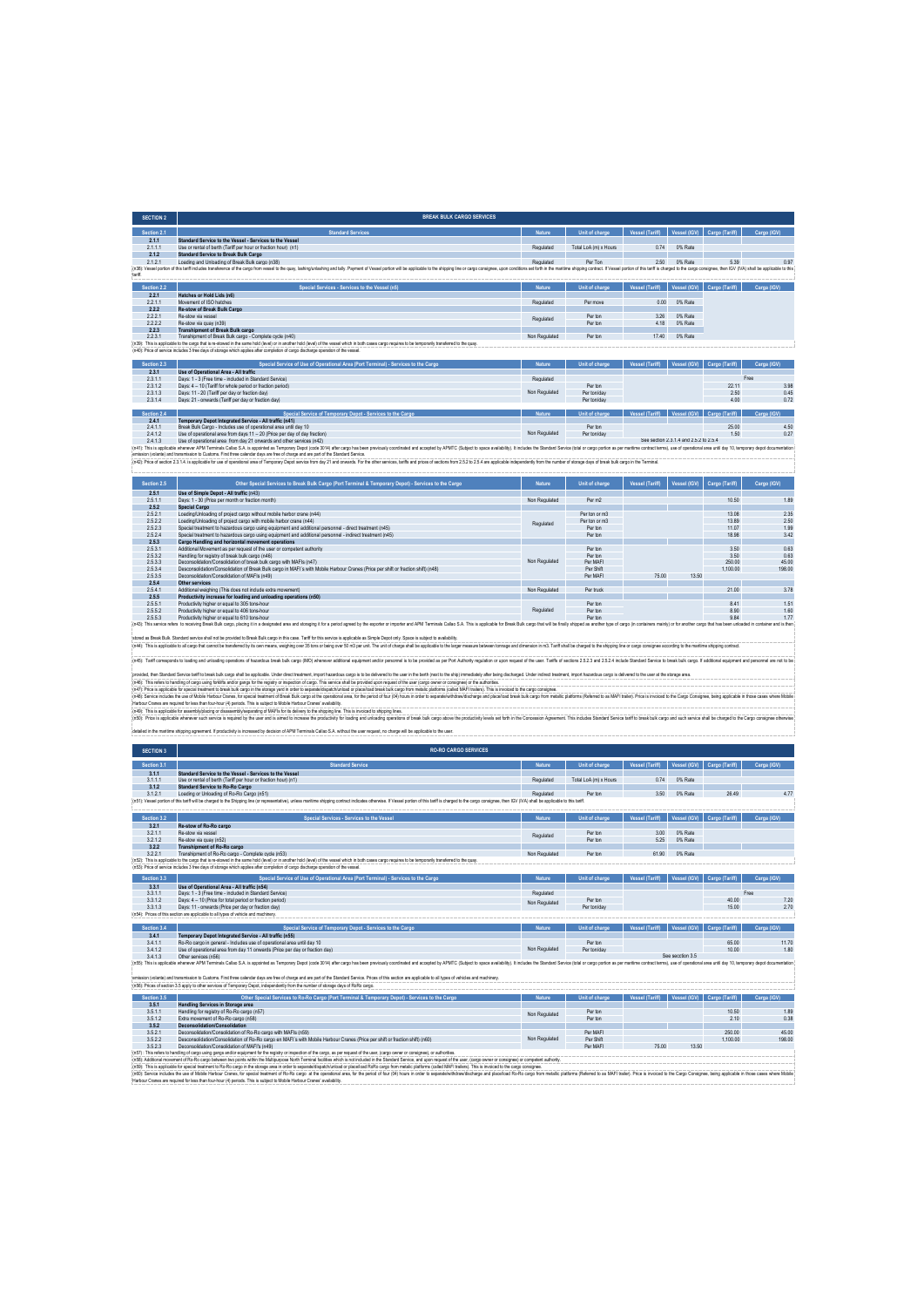|                                                   | SOLID BULK CARGO                                                                                                                                                                                                                                                                                                                                       |               |                       |                                                 |              |                             |              |
|---------------------------------------------------|--------------------------------------------------------------------------------------------------------------------------------------------------------------------------------------------------------------------------------------------------------------------------------------------------------------------------------------------------------|---------------|-----------------------|-------------------------------------------------|--------------|-----------------------------|--------------|
| Section 4.1                                       | <b>Standard Service</b>                                                                                                                                                                                                                                                                                                                                | Nature        | Unit of charge        | Vessel (Tariff)                                 |              | Vessel (IGV) Cargo (Tariff) |              |
| 411                                               | Standard Service to the Vessel - Services to the Vessel                                                                                                                                                                                                                                                                                                |               |                       |                                                 |              |                             |              |
| 4111<br>412                                       | Use or rental of berth (Tariff per hour or fraction hour) (n1)<br>Standard Service to Solid Bulk Cargo - Services to the Cargo                                                                                                                                                                                                                         | Regulated     | Total LoA (m) x Hours | 0.74                                            | 0% Rate      |                             |              |
| 4.1.2.1                                           | Loading or Unloading of Solid Bulk                                                                                                                                                                                                                                                                                                                     | Regulated     | Per ton               |                                                 |              | 3.94                        | 0.71         |
| Section 4.2                                       | Special Services - Services to the Vesse                                                                                                                                                                                                                                                                                                               | Nature        | Unit of charg         | Vessel (Tariff)                                 | Vessel (IGV) | Cargo (Tariff)              | Carga (IGV)  |
| 4.2.1                                             | Hatches or Hold Lids(n6)                                                                                                                                                                                                                                                                                                                               |               |                       | 0.00                                            | 0% Rate      |                             |              |
| 4.2.1.1                                           | Movement of ISO hatches                                                                                                                                                                                                                                                                                                                                | Regulated     | Per move              |                                                 |              |                             |              |
| Section 4.3<br>4.3.1                              | Special Services - Services to the Carge<br>Use of Operational Area - All traffic                                                                                                                                                                                                                                                                      |               | <b>Unit of chard</b>  | Vessel (Tariff) Vessel (IGV) Cargo (Tariff)     |              |                             | Carga (IGV)  |
| 4311                                              | Days: 1 - 5 (Free time - included in Standard Service) (n61)                                                                                                                                                                                                                                                                                           | Regulated     |                       |                                                 |              |                             | Free         |
| 4312<br>4.3.1.3                                   | Days: 6 - 15 (Price for whole neriod or fraction neriod).<br>Days: 16 - 30 (Price for whole period or fraction period)                                                                                                                                                                                                                                 | Non Regulated | Per ton<br>Per ton    |                                                 |              | 275<br>4.00                 | 0.50<br>0.72 |
| 4.3.1.4                                           | Days: 31 - onwards (Price per day or fraction day)                                                                                                                                                                                                                                                                                                     |               | Per ton/day           |                                                 |              | 0.40                        | 0.07         |
| 432<br>4.3.2.1                                    | Other services<br>Additional weighing (Extra movement is not included) (n62)                                                                                                                                                                                                                                                                           | Non Regulated | Per truck             |                                                 |              | 21.00                       | 3.78         |
|                                                   | (n61): Free days are given to goods which use absorbing towers and silos.                                                                                                                                                                                                                                                                              |               |                       |                                                 |              |                             |              |
|                                                   | (n62): This service shall be provided within facilities of Multipurpose North Terminal as per request of user or authorities. (Extra) movement of solid bulk cargo is requested from its stacking area to the Gates area. Such                                                                                                                         |               |                       |                                                 |              |                             |              |
| <b>SECTION 5</b>                                  | <b>LIQUID BULK CARGO</b>                                                                                                                                                                                                                                                                                                                               |               |                       |                                                 |              |                             |              |
| Section 5.1                                       | <b>Standard Service</b>                                                                                                                                                                                                                                                                                                                                | Nature        | Unit of charge        | Vessel (Tariff)   Vessel (IGV)   Cargo (Tariff) |              |                             | Carga (IGV)  |
| 5.1.1                                             | Standard Service to the Vessel - Services to the Vessel                                                                                                                                                                                                                                                                                                |               |                       |                                                 |              |                             |              |
| 5111<br>5.1.2                                     | Use or rental of berth (Tariff per hour or fraction hour) (n1)<br>Standard Service to Liquid Bulk Cargo - Services to the Cargo                                                                                                                                                                                                                        | Regulated     | Total LoA (m) x Hours | 0.74                                            | 0% Rate      |                             |              |
| 5.1.2.1                                           | Loading or Unloading of Liquid Bulk                                                                                                                                                                                                                                                                                                                    | Regulated     | Per ton               |                                                 |              | 1.18                        | 0.21         |
| Section 5.2                                       | Special Services - Services to the Cargo                                                                                                                                                                                                                                                                                                               | Nature        | Unit of charge        | Vessel (Tariff)                                 | Vessel (IGV) | Cargo (Tariff)              | Carga (IGV)  |
| 5.2.1                                             | <b>Use of Contention Barriers</b>                                                                                                                                                                                                                                                                                                                      |               |                       |                                                 |              |                             |              |
| 5211                                              | Use of Contention Barriers (Tariff per day or fraction day) (n63)                                                                                                                                                                                                                                                                                      | Regulated     | Per day               |                                                 |              | 428 Q2                      | 77.21        |
|                                                   | (mS3). This is applicable for the use of contention barriers during loading and unloading operations of hazardous substances and/or goods such as hydrocarbors and other liquid bulk. Service includes placing and unplacing c<br>liquid bulk shall be applicable to the cargo consignee, unless otherwise detailed in the maritime shipping contract. |               |                       |                                                 |              |                             |              |
|                                                   |                                                                                                                                                                                                                                                                                                                                                        |               |                       |                                                 |              |                             |              |
| <b>SECTION 6</b>                                  | <b>PASSENGERS</b>                                                                                                                                                                                                                                                                                                                                      |               |                       |                                                 |              |                             |              |
| Section 6.1                                       | <b>Standard Service</b>                                                                                                                                                                                                                                                                                                                                | Nature        | Unit of charge        | Vessel (Tariff)   Vessel (IGV)   Cargo (Tariff) |              |                             | Carga (IGV)  |
| 6.1.1                                             | Standard Service to the Vessel - Services to the Vessel                                                                                                                                                                                                                                                                                                |               |                       |                                                 |              |                             |              |
| 6.1.1.1                                           | Use or rental of berth (Tariff per hour or fraction bour) (n1)                                                                                                                                                                                                                                                                                         | Regulated     | Total LoA (m) x Hours | 0.74                                            | 0.13         |                             |              |
| 6.1.2<br>6.1.2.1                                  | <b>Standard Service per Passenger</b><br>Standard Service per Passenger (n64)                                                                                                                                                                                                                                                                          | Regulated     | Per Passenger         |                                                 |              | 8.43                        | 1.52         |
|                                                   | (n64) Children under 12 years old and crew members are not subject to charge.                                                                                                                                                                                                                                                                          |               |                       |                                                 |              |                             |              |
|                                                   |                                                                                                                                                                                                                                                                                                                                                        |               |                       |                                                 |              |                             |              |
|                                                   |                                                                                                                                                                                                                                                                                                                                                        |               |                       |                                                 |              |                             |              |
| <b>SECTION 7</b>                                  | OTHER COMMON SERVICES TO THE VESSEL (n65)                                                                                                                                                                                                                                                                                                              |               |                       |                                                 |              |                             |              |
|                                                   |                                                                                                                                                                                                                                                                                                                                                        |               |                       |                                                 |              |                             |              |
| Section 7.1                                       | Special Services - Services to the Vessel                                                                                                                                                                                                                                                                                                              | Nature        | Unit of charge        | Vessel (Tariff)   Vessel (IGV)   Cargo (Tariff) |              |                             | Carga (IGV)  |
| 7.1.1<br>7.1.1.1                                  | <b>Use of Contention Barriers</b><br>Use of Contention Barriers (Tariff per hour or fraction hour) (n66)                                                                                                                                                                                                                                               | Regulated     | Por día               | 428.92                                          | 77.21        |                             |              |
| 7.1.2                                             | Hold Cleaning (n67)                                                                                                                                                                                                                                                                                                                                    |               |                       |                                                 |              |                             |              |
| 7.1.2.1                                           | Vessel Holds cleaning (price per gang-shift or fraction) (n68)                                                                                                                                                                                                                                                                                         | Non Regulated | Per gang/Shift        | 500.00                                          | 90.00        |                             |              |
| 7.1.2.2<br>7.1.3                                  | Unloading of solid waste (price per M3 or fraction) (n69)<br>Sludge Management                                                                                                                                                                                                                                                                         | Non Regulated | Per M3                | 250.00                                          | 45.00        |                             |              |
| 7.1.3.1                                           | Oily Waste Management (n70)                                                                                                                                                                                                                                                                                                                            | Non Regulated | Per truck             | 1,900.00                                        | 342.00       |                             |              |
| 7.1.3.2                                           | Unloading of solid waste (price per M3 or fraction) (n71)                                                                                                                                                                                                                                                                                              | Non Regulated | Per M3                | 350.00                                          | 63.00        |                             |              |
| 7.1.4<br>7141                                     | Other services<br>Water supply (n72)                                                                                                                                                                                                                                                                                                                   | Non Regulated | Per ton               | 7.00                                            | 1.26         |                             |              |
| 7.1.4.2                                           | Phone service                                                                                                                                                                                                                                                                                                                                          | Non Regulated | Per activity          | Per quote                                       |              |                             |              |
| (n65) Services applicable to all type of vessels. |                                                                                                                                                                                                                                                                                                                                                        |               |                       |                                                 |              |                             |              |
|                                                   | (n66): This is applicable for the use of contention barriers during fuel supply operations to the vessel. Service includes placing and unplacing contention barriers as well as cleaning and drying service. Tariff for conten                                                                                                                         |               |                       |                                                 |              |                             |              |
|                                                   | (n67): This service will apply to users named "clents of ordinary service" which refers to loading or discharge operations per vessel call, and in case of discharge and loading perations of compatible poods per vessel call                                                                                                                         |               |                       |                                                 |              |                             |              |
|                                                   | not compatible with products to be loaded. This includes vessel hold deaning service (price of section 7.1.2.1 of Tariff Rates) and unloading of solid waste (price of section 7.1.2.2), as result of deaning process, and it                                                                                                                          |               |                       |                                                 |              |                             |              |
|                                                   | (n68): This service refers to picking up solid wastage onboard the vessel such as materials from lashing/unlashing (wood, cardboard and others) as well as other authorized solid wastage (wastage of shipped or unloaded carg                                                                                                                         |               |                       |                                                 |              |                             |              |
|                                                   | (n69): This refers to unloading solid wastage onboard the vessel such as materials from lashing/unlashing (wood, cardboard and others) as well as other authorized solid wastage (wastage of shipped or unloaded cargo, etc.).                                                                                                                         |               |                       |                                                 |              |                             |              |
|                                                   | (n70): Price of this service includes collection and final discosal of oily waste from vessel                                                                                                                                                                                                                                                          |               |                       |                                                 |              |                             |              |
|                                                   | (n71): This service refers to discharging or collecting from vessels recoverable waste from vessels, such as: plastics, plastic or metal cords, wood, cardboard, paper, magazines, and any other of the same type. Price of se                                                                                                                         |               |                       |                                                 |              |                             |              |
|                                                   | (n72): This shall be provided according to the Terminal's berth/pier availability or capacity and shall be charged to the shipping line or representative.                                                                                                                                                                                             |               |                       |                                                 |              |                             |              |
| <b>SECTION 8</b>                                  | COMMERCIAL POLICIES (n73)                                                                                                                                                                                                                                                                                                                              |               |                       |                                                 |              |                             |              |
|                                                   | (n73): For further details on the scope and conditions of applicable discounts, offers and promotions, see Charter V of Tariffs Regulation and Commercial Policy of APM Terminals Callao S.A. published on website: www.apmter                                                                                                                         |               |                       |                                                 |              |                             |              |

COMMERCIAL POLICIES<br>DISCOUNTS, CFFERS AND PROMOTIONS<br>Discurits, dies and pomotions are commonly accepted particles that areases the compensatory circumstrates which shall be deletionted by APM TERMINAS CALLAO S.A. in compl

### In this regard, APM TERMINALS CALLAO S.A. shall generally establish the following commercial practices of discounts, offers and promotions:

*Discounts* Discounts shall be effective during the period established by APM TERMINALS CALLAO S.A. User shall consider the possibility that discounts may not be renewed.

*Promotions and/or temporary offers*

APN ITSRIMAS CALLO S.A my temporally provide, as part of scormercial placy, APM ITSRIMALS CALLAO S.A shal publish the relations the reflexion for the represent of cores.<br>For case for exact the state of the results of the r

In the case of Services provided to Vessels discounts, offers and/or promotions shall be established according to docking frequency, cargo volume and other oriteria that are applicable by its nature.<br>In the event of Servic

Discounts, offers and/or promotions are addressed to all duly incorporated and formally represented User.